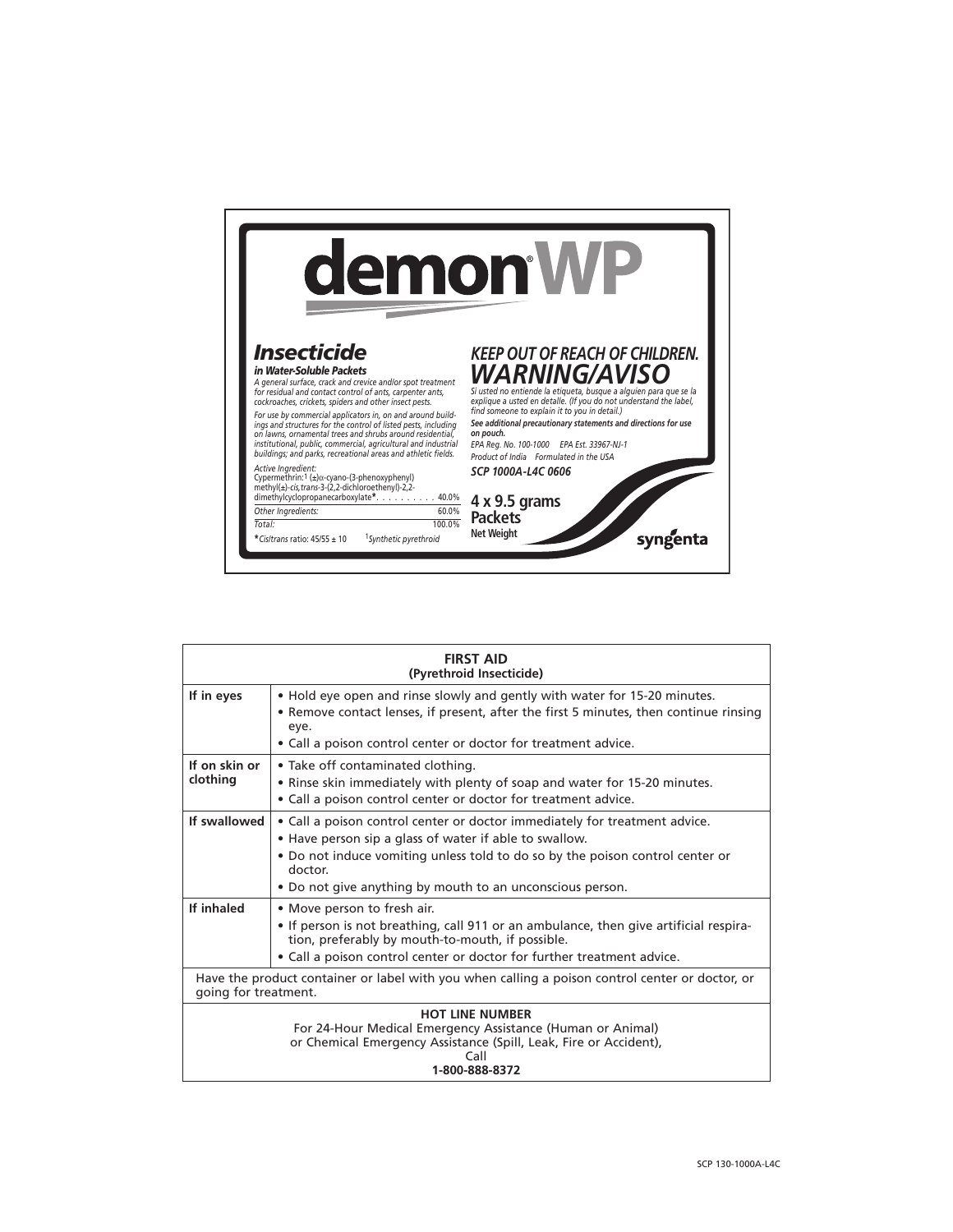# **PRECAUTIONARY STATEMENTS**

#### **Hazards to Humans and Domestic Animals**

#### **WARNING/AVISO**

Causes substantial but temporary eye injury. Do not get in eyes or on clothing. Avoid contact with skin. Wear protective eyewear (goggles, face shield, or safety glasses). Harmful if swallowed, inhaled or absorbed through the skin. Prolonged or frequently repeated skin contact may cause allergic reactions in some individuals. Wash thoroughly with soap and water after handling and before eating, drinking, chewing gum or using tobacco. Remove and wash contaminated clothing before reuse.

As this product is contained within a water soluble packet, handlers should wear shirt, pants, socks, shoes and waterproof gloves.

All pesticide handlers must wear protective eyewear and a respiratory protection device when working in a non-ventilated or poorly ventilated spaces, such as crawl spaces and attics. Use a NIOSH approved respirator with an organic vapor (OV) cartridge or canister with any N, R, P or HE prefilter.

#### **Environmental Hazards**

This product is extremely toxic to fish and aquatic invertebrates. Do not apply directly to water, or to areas where surface water is present or to intertidal areas below the mean high water mark. Do not contaminate water when cleaning equipment or disposing of equipment wash water. Apply this product only as specified on this label. Care should be used when making applications to avoid household pets, particularly fish and reptile pets.

# **CONDITIONS OF SALE AND LIMITATION OF WARRANTY AND LIABILITY**

**NOTICE:** Read the entire Directions for Use and Conditions of Sale and Limitation of Warranty and Liability before buying or using this product. If the terms are not acceptable, return the product at once, unopened, and the purchase price will be refunded.

Syngenta warrants that this product conforms to the chemical description on the label and is reasonably fit for the purposes stated in the Directions for Use, when used in accordance with directions under normal use conditions. This warranty does not extend to the use of this product contrary to label instructions, or under abnormal conditions or under conditions not reasonably foreseeable to or beyond the control of Seller or Syngenta, and Buyer and User assume the risk of any such use. SYNGENTA MAKES NO WARRANTIES OF MERCHANTABILITY OR OF FITNESS FOR A PARTICULAR PUR-POSE NOR ANY OTHER EXPRESS OR IMPLIED WARRANTY EXCEPT AS STATED ABOVE.

**IT IS SYNGENTA'S AND SELLER'S INTENTION THAT** in no event shall Syngenta or Seller be liable for any incidental, consequential or special damages resulting from the use or handling of this product. **THE EXCLUSIVE REMEDY OF THE USER OR BUYER, AND THE EXCLUSIVE LIABILITY OF SYNGENTA AND SELLER FOR ANY AND ALL CLAIMS, LOSSES, INJURIES OR DAMAGES (INCLUDING CLAIMS BASED ON BREACH OF WARRANTY, CONTRACT, NEGLIGENCE, TORT, STRICT LIABILITY OR OTHERWISE) RESULT-ING FROM THE USE OR HANDLING OF THIS PRODUCT, SHALL BE THE RETURN OF THE PURCHASE PRICE OF THE PRODUCT OR, AT THE ELECTION OF SYNGENTA OR SELLER, THE REPLACEMENT OF THE PRODUCT.**

Syngenta and Seller offer this product, and Buyer and User accept it, subject to the foregoing Conditions of Sale and Limitation of Warranty and Liability, which may not be modified except by written agreement signed by a duly authorized representative of Syngenta.

# **DIRECTIONS FOR USE**

It is a violation of Federal law to use this product in a manner inconsistent with its labeling.

**IMPORTANT:** Not for use on plants being grown for sale or other commercial use, or for commercial seed production, or for research purposes. For use on plants intended for aesthetic purposes or climatic modification and being grown in interior plantscapes, ornamental gardens or parks, or on lawns or grounds.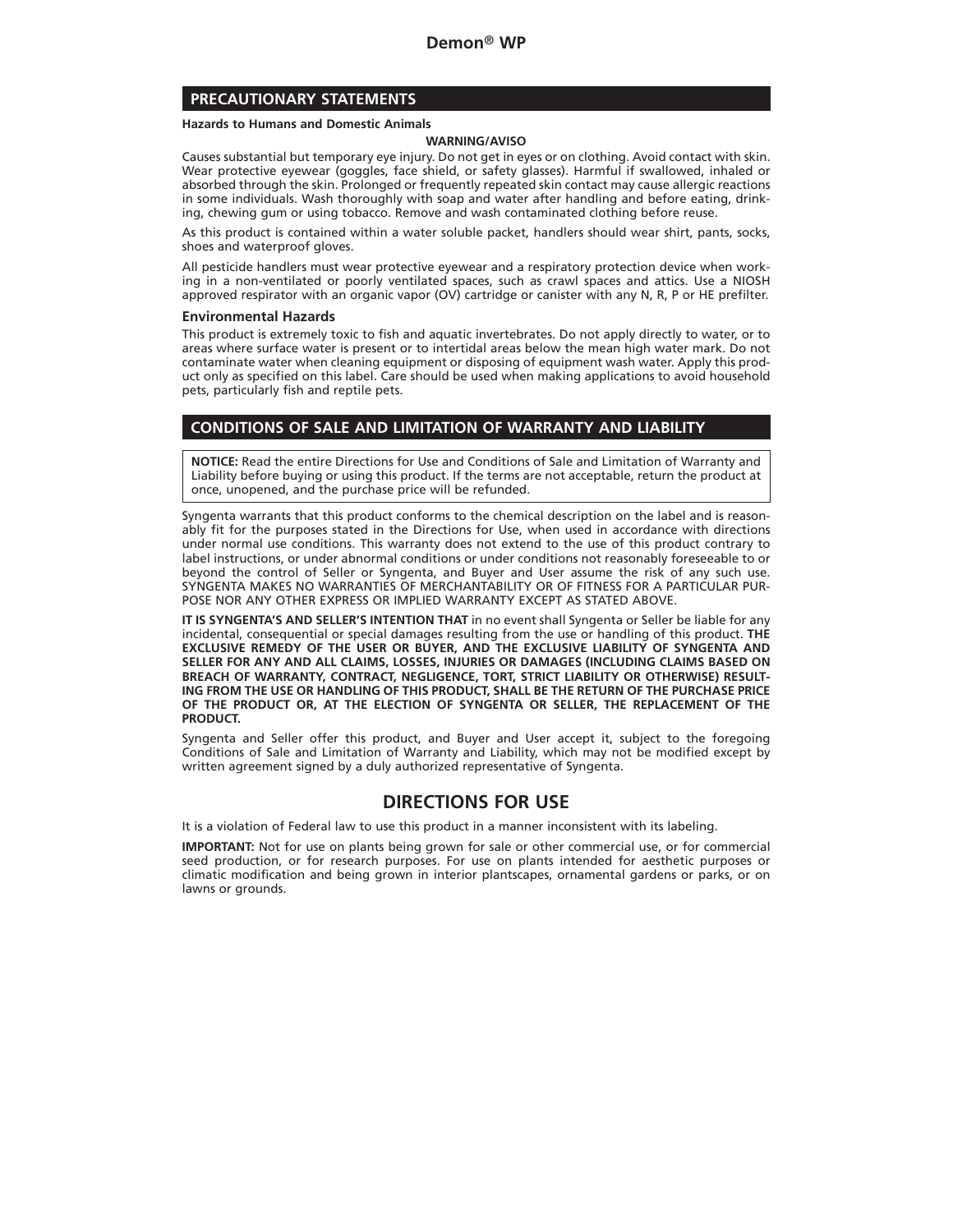# **GENERAL INFORMATION**

For use as a general surface, crack and crevice and/or spot treatment for residual and contact pest control in, on, and around buildings and structures and their immediate surroundings and on modes of transport. Permitted areas of use in nonfood/nonfeed areas include, but are not limited to, aircraft (cargo and non-cabin areas only), apartment buildings, boiler rooms, buses, closets, correctional facilities, decks, entries, factories, fencing, floor drains (that lead to sewers), food granaries, food grain mills, food manufacturing, processing and serving establishments; furniture, garages, garbage rooms, greenhouses (non-commercial), hospitals (non-patient areas), hotels and motels, houses, industrial buildings, laboratories, livestock/poultry housing, landscape vegetation, locker rooms, machine rooms, mausoleums, mobile homes, mop closets, mulch, nursing homes, offices, patios, pet kennels, porches, railcars, restaurants, storage rooms, schools, sewers (dry), stores, trailers, trees, trucks, utility passages, vessels, vestibules, warehouses, wineries and yards.

### **Food Handling Establishments (For Use in Non-Food Areas Only)**

Demon WP Water-Soluble Packets may be used as a general surface, crack and crevice and/or spot treatment in the non-food areas of food handling establishments.

Examples of non-food areas include garbage rooms, lavatories, floor drains (to sewers), entries and vestibules, offices, locker rooms, machine rooms, boiler rooms, garages, mop closets, and storage (after canning or bottling).

**Do not** use Demon WP Water-Soluble Packets in food areas of food handling establishments.

Food areas include areas for receiving, storage, packing (canning, bottling, wrapping, boxing), preparing, edible waste storage and enclosed processing systems (mills, dairies, edible oils, syrups). Serving areas (when food is exposed and facility is in operation) also would be considered a food area.

# **Residential Food Areas**

In the home, all food processing surfaces and utensils should be covered during treatment or thoroughly washed before use. Exposed food should be covered or removed.

### **Application Equipment Preparation**

For best results, thoroughly wash out sprayer and screens with water and detergent before using Demon WP Water-Soluble Packets. To avoid sprayer clogging, do not use strainers or screens finer than 50 mesh size.

### **Mixing Procedures**

Each foil envelope of Demon WP Water-Soluble Packets contains water-soluble packets of Demon wettable powder. The foil envelope must be opened for use. Because water-soluble packets readily dissolve in the presence of moisture, do not allow them to get wet before adding to the applicator tank. Wear dry gloves when handling the water-soluble packets. Handle with care because excessive handling may cause rupture of the water-soluble packet. Unused water-soluble packets should be stored in the original foil envelope, folded over to minimize exposure to moisture.

Demon WP Water-Soluble Packets must be diluted with water for applications using hand-held or power-operated application equipment. For best results, dilution should be achieved using the following steps:

- 1. Fill applicator tank 1/2 with water.
- 2. Add desired Demon WP Water-Soluble Packet(s).
- 3. Allow 1-2 minutes for dissolution of water-soluble packet(s).
- 4. Close application equipment and agitate, stir or shake applicator tank.

5. Finish filling applicator tank and agitate again before use to ensure satisfactory suspension.

#### **Note:**

- Shake or re-agitate application equipment before use if application is interrupted.
- Mix only amount of application volume required for each use.
- Do not store dilution in application equipment overnight.

#### **Tank Mixing**

Demon WP Water-Soluble Packets may be tank mixed with other currently registered pesticides unless expressly prohibited by the product label. A small volume-mixing test with the other products is recommended to ensure compatibility.

Observe all restrictions and precautions on the label of these products.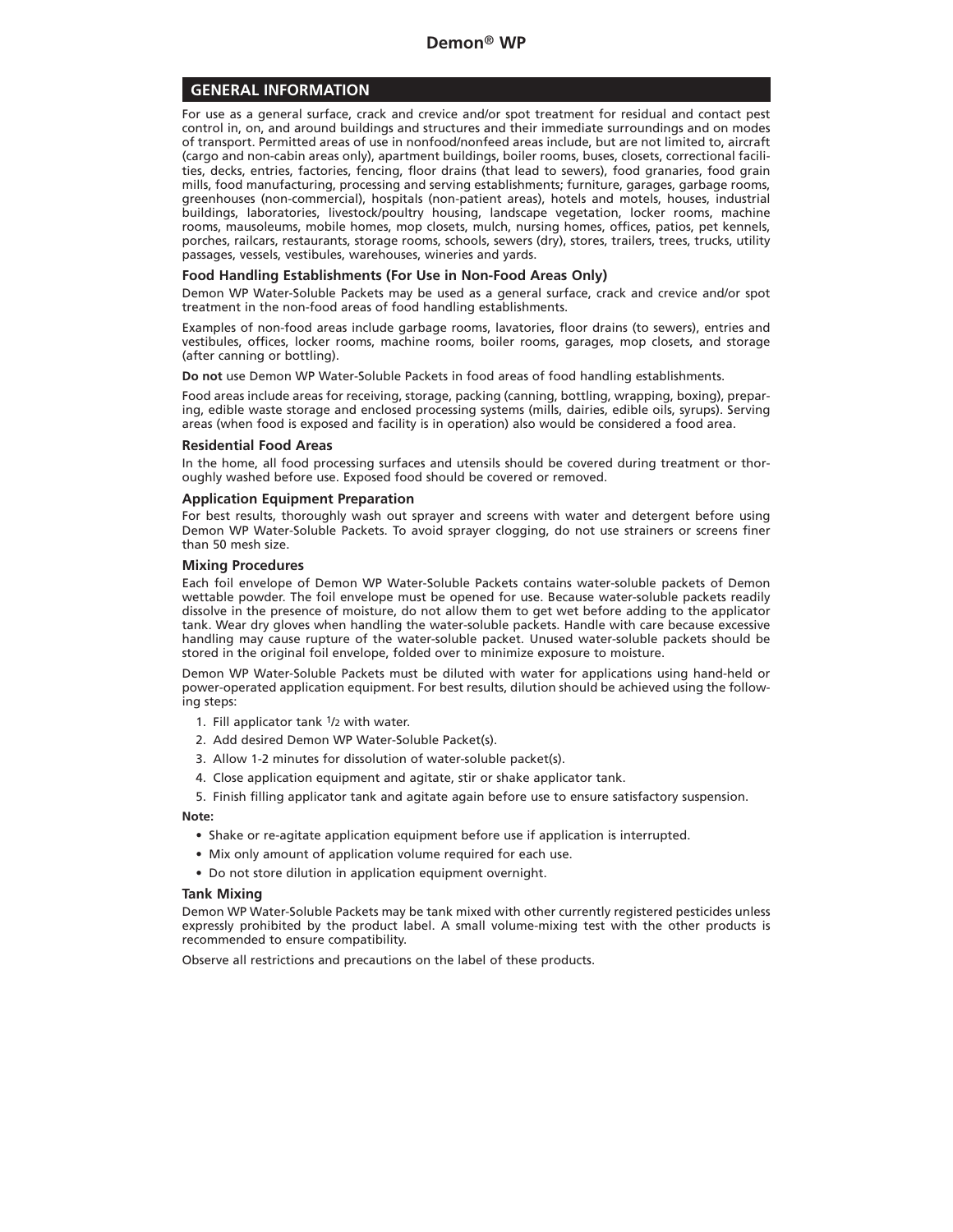# **APPLICATION PROCEDURES**

**Recommended Application Rates for Structural Pests (Hand Application Equipment):**

| <b>Pests</b>                                                                                                                                                                                                                                                                                                                                                                                                               | Concentration<br>of Active<br>Ingredient | <b>Dilution</b><br>Rate                     |
|----------------------------------------------------------------------------------------------------------------------------------------------------------------------------------------------------------------------------------------------------------------------------------------------------------------------------------------------------------------------------------------------------------------------------|------------------------------------------|---------------------------------------------|
| Ants<br>Aphids <sup>c</sup><br>Assassin Bugs <sup>c</sup><br><b>Boxelder Bugs</b><br>California Oakworm <sup>c</sup><br>Centipedes<br>Chiggers <sup>c, d</sup><br>Chinch Bugs <sup>c</sup><br>Cockroaches (Maintenance)<br>Crickets<br>Earwigs<br>Elm Leaf Beetle <sup>c</sup><br>Firebrats<br>Fleas <sup>d</sup><br><b>Fliesb</b><br>Millipedes<br>Mitesc<br>Mosquitoes<br>Pillbugs<br>Silverfish<br>Sowbugs<br>Termitese | 0.1%                                     | 1 packet <sup>a</sup> /<br>1 gal.<br>water  |
| Antsc<br><b>Bees</b><br><b>Carpenter Ants</b><br><b>Carpenter Bees</b><br>Cockroaches (Clean-out)<br>Fire Ants (Mounds) <sup>c</sup><br>Scorpions<br>Sod Webworms <sup>c</sup><br>Spiders<br><b>Ticks</b><br>Wasps                                                                                                                                                                                                         | 0.2%                                     | 2 packets <sup>a</sup> /<br>1 gal.<br>water |

 $a_1$  packet = 0.33 oz. (9.5 gm.) of Demon WP Water-Soluble Packets.

bNot for indoor use in California for fly control.

cNot approved for use in California.

dOutdoor use only.

eAbove ground only.

# **SPECIFIC USE DIRECTIONS**

# **INDOOR SURFACES USE**

Demon WP may be used as a crack and crevice and/or spot treatment for indoor surfaces use.

### **Cockroaches, Spiders, Crickets, Scorpions, Silverfish, Ticks, and Firebrats**

Apply as a coarse, low pressure treatment to areas where these pests hide, such as baseboards, corners, storage areas, closets, around water pipes, doors and windows, attics and eaves, cabinets, furniture, sinks, furnaces, stoves, behind and under refrigerators, the underside of shelves, drawers, and similar areas. Pay particular attention to cracks and crevices. Also see **Outdoor Surfaces Use.**

### **Ants**

Apply to any trails, around doors and windows, and similar areas where ants (including carpenter ants) may be found. Where ants are trailing inside, apply as a residual surface treatment to active areas such as baseboards, corners, around pipes, in and behind cabinets, behind and under refrigerators, sinks, furnaces and stoves, cracks and crevices. When combining baits and residual surface insecticides, apply surface insecticides in cracks and crevices, along baseboards, and infested surfaces and outside barrier treatments. Apply perimeter barrier treatments and treat nest to prevent infestation as described in **Outdoor Surfaces Use.**

### **Assassin Bugs, Boxelder Bugs, Sowbugs, Pillbugs, Millipedes, Elm Leaf Beetle, and Centipedes**

Apply around doors and windows and similar areas where these, or similar perimeter pests, may be found or where they may enter premises. Apply to baseboards, storage areas, and other locations. Apply perimeter barrier treatments to prevent infestation as described in **Outdoor Surfaces Use.**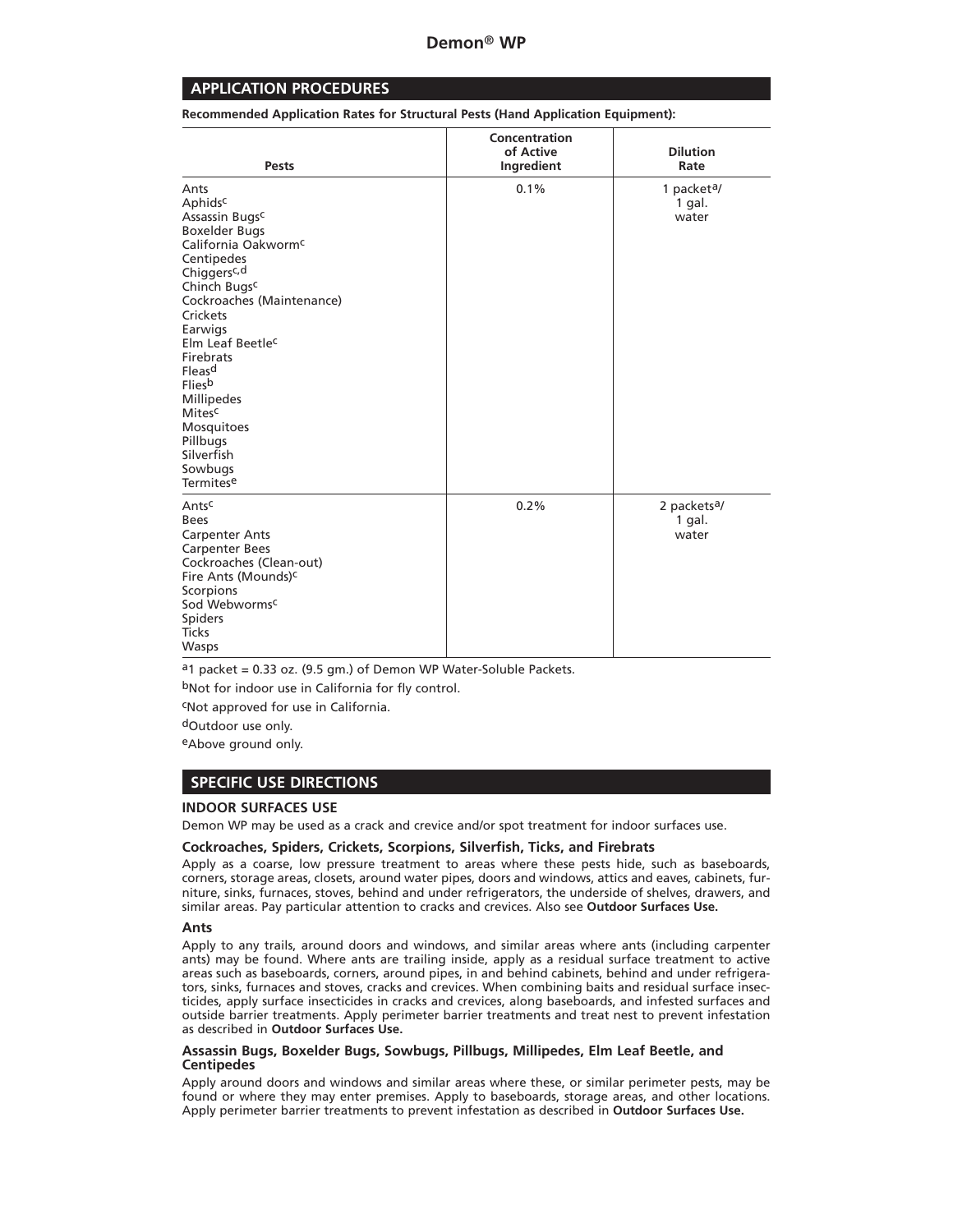# **OUTDOOR SURFACES USE**

Apply with either hand-held or power application equipment as a residual spray to surfaces of buildings, porches, screens, window frames, eaves, patios, lawns, refuse dumps, garages and other similar areas where these pests are found. Also, may be used as a spot treatment in applications to lawns in landscaped areas in and around residential, commercial, institutional and industrial buildings, and similar areas where these insect pests are active.

#### **Carpenter Ants**

Apply as a coarse wet spray treatment, but avoid runoff around doors, door frames, windows and similar areas where these ants enter premises or hide.

#### **Fire Ants (Mounds)**

For individual fire ant mounds, apply Demon WP Water-Soluble Packets as a drench. Gently sprinkle a total of one gallon over the surface of mounds up to 12 inches in diameter. Use 2 gallons for larger mounds. Thoroughly wet mound and surrounding area. Treat new mounds as they appear. Pressurized sprays may disturb the ants and cause migration. If possible, applications should be made on warm days after recent rainfall. All colonies in the vicinity should be treated, including those that have not yet constructed a mound.

### **Bees, Flies, Mosquitoes, and Wasps**

Apply directly to walls, window screens, and other exterior resting areas as a residual surface treatment. Use caution when treating nests of stinging insects as Demon WP Water-Soluble Packets does not provide instant knockdown. Protective equipment for the applicator may be required. For best results, treat bee, wasp and hornet nests late in the day when most insects will be present. Allow 2-3 days for colony to die.

For mosquito control, apply as a general structural perimeter spray to landscape plantings, turf, and building foundations to control mosquitoes. Yards or other frequented areas enclosed by landscaping can benefit from the creation of a mosquito barrier to reduce invading mosquitoes by the treatment of perimeter vegetation. For best results, apply Demon WP Water-Soluble Packets at recommended rates in 2–5 gallons of water per 1,000 sq. ft.. Higher volumes applied result in better coverage and, as a rule, will improve control. Application to vegetation away from structures may require additional applicator certification, e.g. in turf or ornamental categories. Consult your state regulatory agency for requirements.

#### **Fleas and Ticks**

To control nuisance fleas and ticks (e.g. dog ticks) apply to yards, runs, and other outside areas where pets may frequent. To control ticks, apply using a coarse fan spray to vegetation brush, branches, rock walls, and other areas near habitation where ticks may harbor or frequent. Treat entire area rather than making spot treatments, and retreat as necessary to maintain control. Do not apply to pasture or cropland, and do not allow animals and people access to treated areas until the deposit has dried. Applications can begin in the spring and can continue until frost to control both larvae and adult ticks.

### **Cluster Flies**

Make exterior treatments in late summer or early fall before flies are observed alighting on surfaces. Apply thoroughly on siding, under eaves, and around windows and doors, paying particular attention to south-facing surfaces. Apply just enough dilution to adequately cover the area without excessive dripping or runoff. Heavy precipitation prior to frost may require retreatments to maintain protection.

#### **Scorpions**

Treat and remove accumulations of lumber, firewood and other materials that serve as harborage sites. Apply as a coarse spray treatment to the point of drip.

#### **Sod Webworms**

Apply as a spot treatment when pests first appear (do not apply as a broadcast spray). Delay watering or mowing the treated area for 12-24 hours after treatment. Use 1–5 gallons of solution per 800-1,600 sq. ft. when making application.

#### **OUTDOOR PERIMETER BARRIER TREATMENT AROUND STRUCTURES**

Applying a continual band of insecticide around a building foundation and around windows, doors, service line entrances, eaves, vents, and other areas can greatly reduce the potential for entry by crawling pests. To facilitate application, remove debris and leaf litter from next to the foundation, trim vegetation and branches that touch the foundation, and move or rake back rocks, deep mulch, or other potential pest harborage next to the foundation. To help prevent infestation of buildings, apply as a band to soil and vegetation 6-10 ft. wide around and adjacent to the building. Also, treat the building foundation to a height of 2-3 ft. where pests are active and may find entrance. Apply as a coarse spray treatment to thoroughly and uniformly wet the band area, using 1-5 gallons of treatment solution applied to 800-1,600 sq. ft.

Amount of concentrate is dependent upon pest species (see pest table and comments), infestation levels, and service interval desired.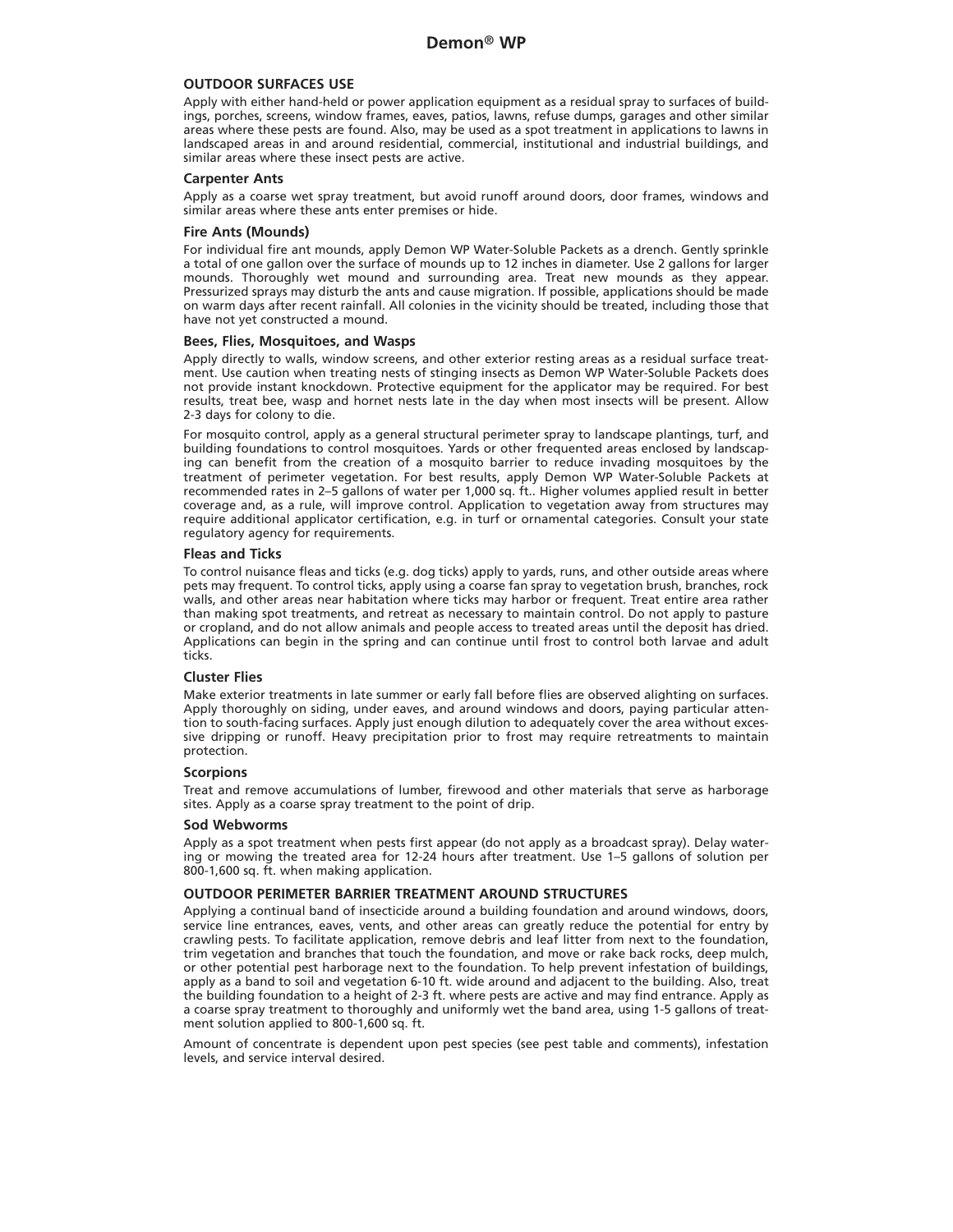# **Demon**® **WP**

# **Rate Table for Perimeter Barrier Applications around Structures**

| <b>Application Rate:</b><br><b>Number of Demon WP</b><br>Water-Soluble Packets <sup>a</sup> | Gals. of Water <sup>b</sup> | <b>Area of Coverage</b><br>(sq. ft.) |
|---------------------------------------------------------------------------------------------|-----------------------------|--------------------------------------|
| 1 packet (0.33 oz.)                                                                         | $1-5$ gals.                 | 800–1600 sq. ft.                     |
| 2 packet (0.66 oz.)                                                                         | $1-5$ gals.                 | 800-1600 sq. ft.                     |

a Packet = 0.33 oz. (9.5 gms.) of Demon WP Water-Soluble Packets (equivalent to 2 level tbs.).

b.Application volume may be greater than 5 gals./800–1600 sq. ft. if required under heavy vegetative or landscaping materials in order to obtain desired coverage.

### **Dilution Examples for Perimeter Barrier Applications around Structures**

# Low Rate (One Packet<sup>a</sup>/1000 sq. ft.)

|                       | Demon WP Water-Soluble Packets to Add<br><b>Total Mix Volume</b> |                      |            |  |
|-----------------------|------------------------------------------------------------------|----------------------|------------|--|
|                       |                                                                  |                      |            |  |
| <b>Sprayer Output</b> | 5 gallons                                                        | 10 gallons           | 50 gallons |  |
| 1 gal./1000 sg. ft.   | 5 packets                                                        | 10 packets           | 50 packets |  |
|                       | $(1.65 \text{ oz.})$                                             | (3.3 oz.)            | (16.5 oz.) |  |
| 2 gal./1000 sg. ft.   | 2.5 packets                                                      | 5 packets            | 25 packets |  |
|                       | (0.825 oz.)                                                      | (1.65 oz.)           | (8.25 oz.) |  |
| 5 gal./1000 sq. ft.   | 1 packet                                                         | 2 packets            | 10 packets |  |
|                       | (0.33 oz.)                                                       | $(0.67 \text{ oz.})$ | (3.3 oz.)  |  |

High Rate (Two Packets<sup>a</sup>/1000 sq. ft.)

|                     | Demon WP Water-Soluble Packets to Add |            |             |  |
|---------------------|---------------------------------------|------------|-------------|--|
| <b>Application</b>  | <b>Total Mix Volume</b>               |            |             |  |
| Volume              | 5 gallons                             | 10 gallons | 50 gallons  |  |
| 1 gal./1000 sg. ft. | 10 packets                            | 20 packets | 100 packets |  |
|                     | (3.3 oz.)                             | (6.6 oz.)  | (33 oz.)    |  |
| 2 gal./1000 sq. ft. | 5 packets                             | 10 packets | 50 packets  |  |
|                     | (1.65 oz.)                            | (3.3 oz.)  | (16.5 oz.)  |  |
| 5 gal./1000 sq. ft. | 2 packets                             | 4 packets  | 20 packets  |  |
|                     | $(0.67 \text{ oz.})$                  | (1.32 oz.) | (6.6 oz.)   |  |

 $a$  Packet = 0.33 oz. (9.5 gms.) of Demon WP Water-Soluble Packets (equivalent to 2 level tbs.).

For example, to apply the low-rate of Demon WP Water-Soluble Packets at a volume of 5 gal./1000 sq. ft., mix 10 packets of concentrate in 50 gals. of water.

To calculate the percent active ingredient in the finished Demon WP Water-Soluble Packets spray solution, use the following formula:

No. of Packets Added

 $\overline{\phantom{a}}$  X 0.1 = % Active Ingredient No. of Gal. of Total Mix Volume

# **Termites Above Ground**

For control of termites, subterranean aerial colonies, Formosan aerial colonies or drywood termites in localized areas of infested wood in structures, apply a 0.1% solution to voids and galleries in damaged wood and in spaces between wooden members of a structure and between wood and foundations where wood is vulnerable. Application may be made to inaccessible areas by drilling, and then injecting the emulsion with a crack and crevice injector into the damaged wood or void spaces. Application to attics, crawl spaces, unfinished basements, or man-made voids may be made with a coarse fan spray of 0.1% solution to control workers and winged reproductive forms of termites in mud shelter tubes. This type of application is not intended to be a substitute for soil treatment for extensive infestation of drywood termites or other wood-infesting insects. This treatment is intended to kill localized infestations of workers and winged reproductive forms of termites.

For termites active inside trees, utility poles and/or fence posts, drill to find the interior infested cavity and inject 0.1% solution using treatment tool with a splash back guard.

Termite carton nests in trees or building voids may be injected with 0.25-0.50% solution using a pointed injection tool. Multiple injection points to varying depths may be necessary. It is desirable to physically remove carton nest material from building voids when such nests are found. For enhanced penetration of unfinished wood or other porous materials, utilize the emulsifiable concentrate version of Demon Max.